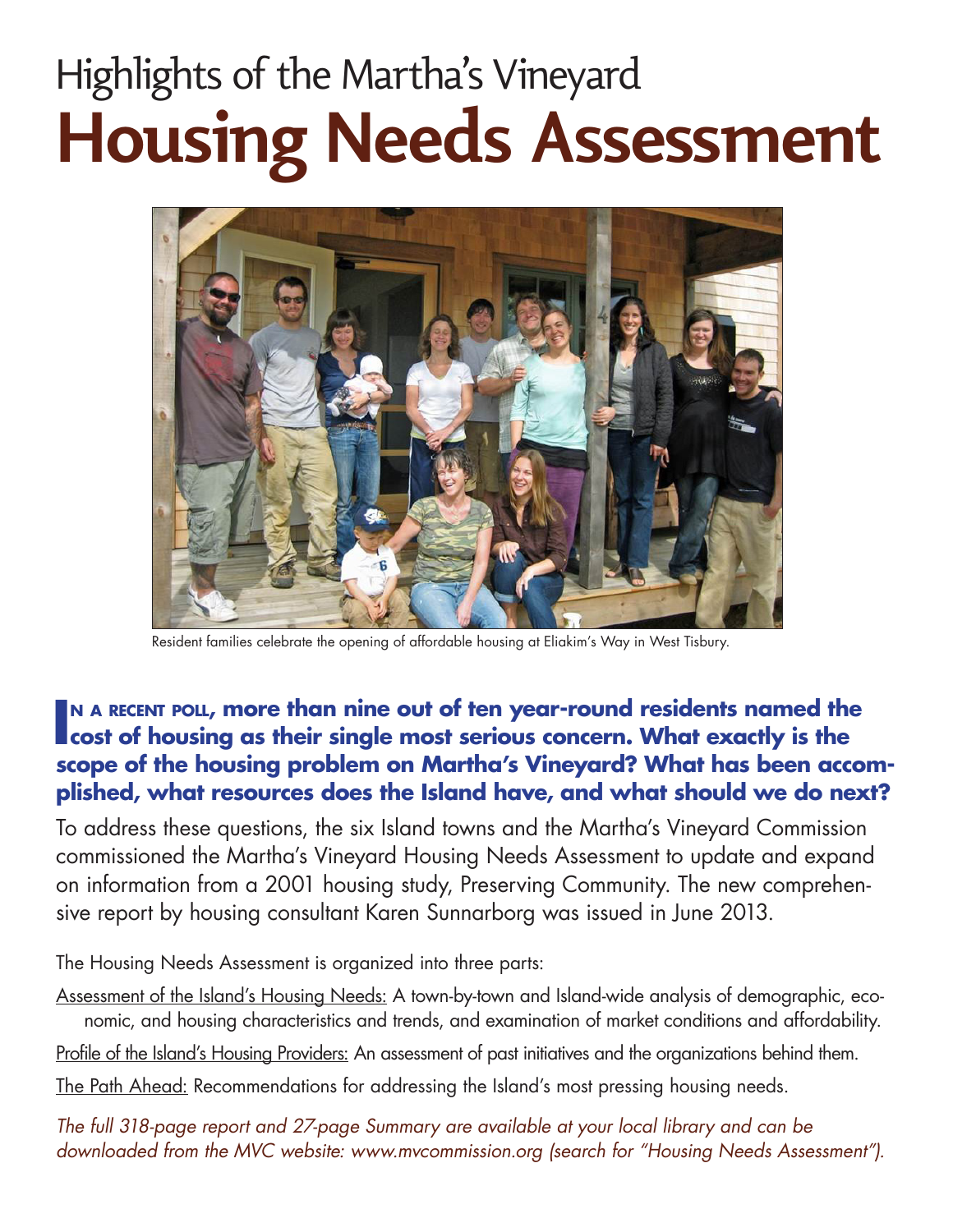## **Our Housing Needs**

### Demographic, Economic, and Housing Analysis

#### **Martha's Vineyard's population is getting older as young families leave, and it includes a large number of low-income households.**

The population of the Vineyard nearly doubled in the 1970s, grew by about 30% in each of the two decades that followed, and growth slowed to about 10% in the first decade of this century. That growth, driven by baby boomers between 45 and 60 years of age, masks a decline in younger, working-age families and individuals. Both school enrollments and average household sizes have decreased.

• An increase in median household income from \$31,994 in 1990 to \$62,407 in 2010 was attributable in part to the departure of young families unable to make ends meet on lower wages here.

• With elderly residents on fixed incomes and younger wage-earners working in lower paying service-sector jobs, more than a quarter of all Vineyard households were earning less than \$35,000 in 2010. The numbers and percentages of people living in poverty on the Island have also been rising.

#### **The housing affordability gap – the difference between median home costs and what a family can afford on a median income – is dauntingly large both for ownership and rental.**

• The housing boom of the 1970s and 80s slowed in the last two decades, and more than two-thirds of all new housing produced from 1990 to 2010 was built for seasonal or occasional use. When houses built for year-round families during the boom years change hands, the buyers are most often seasonal residents who can afford current market rates. Demand for seasonal housing has pushed prices beyond the means of most year-round residents.

The resulting affordability gap is dauntingly large. While the Island's average weekly wage was only 71% of the state average, the median home price was 54% above the state's. This translates into an affordability gap of \$225,000 in September of 2012, when the median home value on the Vineyard was \$535,000 but the average Islander could afford only \$310,000. This is the Vineyard's housing affordability problem in a nutshell.

• Island rents are similarly high: the median rent exceeded the state's by 17%. The study found that yearround rentals are largely beyond the reach of residents earning less than the median household income of \$62,407. Winter rentals might be more affordable, but individuals and families who rent these units risk becoming homeless during the summer.

| <b>Housing and Related Data</b>                  | Aquinnah     | <b>Chilmark</b> | <b>Edgartown</b> | Oak Bluffs | Tisbury | <b>West Tisbury</b> | Martha's Vineyard |
|--------------------------------------------------|--------------|-----------------|------------------|------------|---------|---------------------|-------------------|
| <b>Year-Round Population</b>                     | 311          | 866             | 4,067            | 4,527      | 3,949   | 2,740               | 16,460            |
| Population over 65 (%)                           | 9.3          | 23.0            | 15.3             | 17.5       | 16.7    | 14.1                | 14.0              |
| Population at or below Poverty Level (%)         | 10.0         | 8.1             | 11.7             | 9.4        | 4.3     | 9.8                 | 8.8               |
| <b>Housing Units (number)</b>                    | 503          | 1,606           | 5,220            | 4,346      | 3,094   | 2,204               | 16,973            |
| Housing Units Occupied Year-Round (%)            | 29           | 25              | 34               | 46         | 58      | 54                  | 43                |
| <b>Subsidized Housing Units - Total (number)</b> | 49           | 24              | 165              | 172        | 162     | 138                 | 710               |
| <b>Affordable Housing Units (number)</b>         | 41           |                 | 89               | 146        | 109     | 23                  | 411               |
| Affordable Housing Units (% of year-round)       | 26.0         | 0.7             | 4.5              | 6.8        | 5.6     | 1.8                 | 5.2               |
| <b>Total Area (square miles)</b>                 | 6.0          | 20.6            | 26.8             | 7.1        | 7.2     | 25.5                | 93.2              |
| Assessed Property Values - Total (\$ millions)   | 754          | 3,262           | 7,093            | 2,762      | 2,745   | 2,553               | 19,169            |
| Properties Assessed over \$1 million (%)         | 50%          | 53%             | 25%              | 7%         | 16%     | 21%                 | 22%               |
| Properties Assessed under \$600,000 (%)          | 12%          | 3%              | 35%              | 61%        | 47%     | 23%                 | 39%               |
| <b>Businesses with Employees (number)</b>        | $\mathbf{1}$ | 53              | 372              | 225        | 414     | 128                 | 1,203             |
| <b>Average Annual Employment (number)</b>        | 92           | 253             | 2,442            | 1,682      | 2,619   | 727                 | 7,815             |
| Median Household Income (\$)                     | 57,500       | 72,917          | 67,625           | 59,156     | 58,551  | 91,389              | 62,407            |
| Average Weekly Wage (\$)                         | 766          | 727             | 798              | 731        | 891     | 848                 | 875               |
| <b>Affordability Gap (S)</b>                     | 352,500      | 440,000         | 306,388          | 94,000     | 155,000 | 344,000             | 225,000           |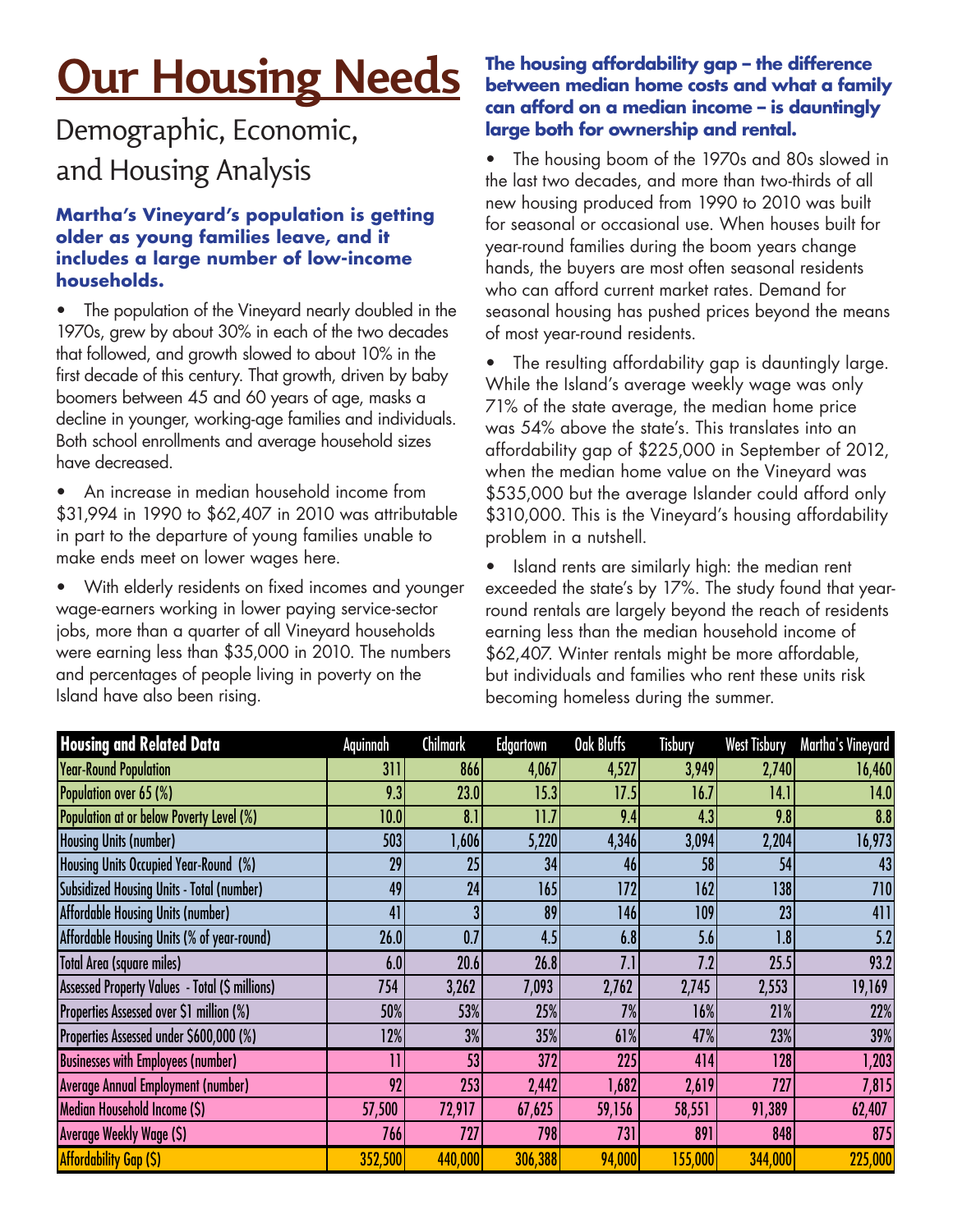## **Assets and Opportunities**

Organizational Analysis

**The Vineyard is fortunate to have an array of local and regional organizations working with Island towns to provide housing units and services, but they face growing challenges.**

• The towns and Island housing organizations have built the Island's stock of affordable and community year-round housing to 710 units, nearly 9% of the total year-round housing. This is an impressive accomplishment, particularly considering the modest scale of most of these projects and programs.

• Housing developments on the Island have typically involved creative, collaborative approaches without much benefit from economies of scale. The vast majority of Island housing units are single-family detached homes, reflecting historic development patterns on the Vineyard. But given the high cost of land, limited economies of scale, and the need to preserve open space, such housing is an inefficient and costly way to produce housing that is affordable. Rezoning and infrastructure development, especially wastewater treatment, are critical to maximizing the efficient use of land.

•With cutbacks in state and federal housing money and without the Island Affordable Housing Fund, Vineyard housing organizations are working now in a context of diminishing resources and increasing need for housing as well as for

health and human services to support the community.



Noyes building in downtown Oak Bluffs, reinvented as a pharmacy and three affordable apartments. *(Ivy Ashe/Vineyard Gazette)*

### **Housing Who's Who**

• Each of the six towns has its own affordable housing committee, and these have created many affordable and community housing projects. Each town participates in the Community Preservation Act, providing vital funds for housing initiatives. Five towns adopted Municipal Affordable Housing Trust Funds, allowing them to accept donations of land and money for housing.

• The Dukes County Regional Housing Authority, funded by all six towns, owns or manages 71 rental units, runs a rental assistance program, and provides a wide range of housing support services to the Island.

• The Martha's Vineyard Commission, the Island's regional planning agency, provides planning expertise and technical assistance. Its review of Developments of Regional Impact (DRI) resulted in applicants providing millions of dollars in monetary mitigation and more than 40 house lots for community housing.

• Island Elderly Housing provides 165 rental units for very low income seniors and non-elderly disabled, subsidized through HUD and USDA.

• The Island Housing Trust – a mixed-income housing development, community land trust and community development corporation – owns 52 permanently affordable units.

• Habitat for Humanity of Martha's Vineyard has created 11 affordable homes.

• The Aquinnah Wampanoag Tribal Housing Authority manages 33 units of rental housing for members of the federally-recognized Tribe.

Before its demise in 2009, the Island Affordable Housing Fund raised nearly \$1 million per year for housing efforts over a decade. The loss of IAHF leaves a huge gap in fundraising for housing.